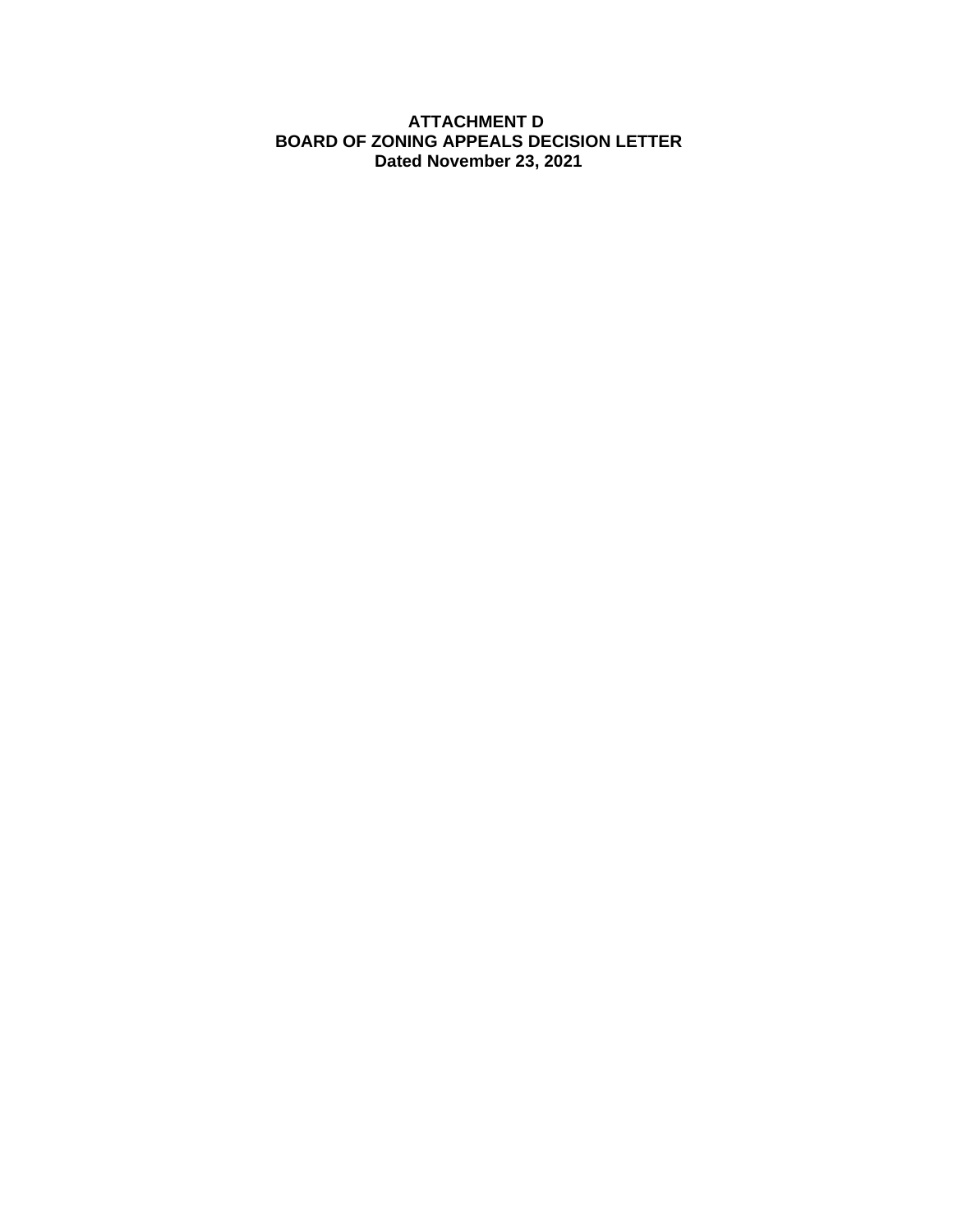

## PLANNING & COMMUNITY DEVELOPMENT DEPARTMENT PLANNING DIVISION

November 23, 2021

**Matthew Feldhaus 2926 Graceland Way Glendale, CA 91206**

## **Subject: Hillside Development Permit #6838 ZENT2020-10016 1820 Linda Vista Avenue Council District #6**

Dear Mr. Feldhaus:

Your application for a **Hillside Development Permit** at **1820 Linda Vista Avenue** was considered by the **Board of Zoning Appeals** on **November 18, 2021.**

**HILLSIDE DEVELOPMENT PERMIT: To allow a 1,364 square-foot addition to the existing 2,452 square-foot, single-story single-family residence, with an attached 366 square-foot garage, and attached 439 square-foot carport. The application includes a 1,364 square-foot addition to the same level as the existing residence, a 315 square-foot garage addition that would result in an attached 754 square-foot garage, and a 158 square-foot equipment and storage area. A new swimming pool and the 807 square-foot lower-story ADU are part of the development but do not require the HDP. The combined additions result in a 3,816 square-foot residence with an attached 754 square-foot garage, 158 square-foot equipment and storage area, and an 807 square-foot ADU. The total gross floor area is 5,535 square feet. No protected trees are proposed to be removed.** 

At the conclusion of the public hearing, and with full knowledge of the property and vicinity, the Board of Zoning Appeals decided to adopt the environmental determination that the proposed project is exempt from environmental review. A motion was made to **approve Hillside Development Permit #6838,** subject to the conditions of approval in Attachment B that resulted in a 4-0 vote by the members present. As part of the motion, the request to modify the neighborhood compatibility analysis by eliminating the RS-2-HD zoning district was denied. As a result, action was taken to approve Hillside Development Permit #6838 with the findings in Attachment A, the conditions of approval in Attachment B, and in accordance with submitted plans stamped **November 18, 2021**.

In accordance with Section 17.64.040 (Time Limits and Extensions) of the Pasadena Municipal Code, the exercise of the right granted under this application must be commenced within two years of the effective date of the approval, unless otherwise specified in the conditions of approval. The Planning Director can grant a one-year extension of your approval. In order for a project to be eligible for a time extension, the applicant is required to submit the required fee and time

> *175 North Garfield Ave. • Pasadena, CA 91101-1704 (626) 744-4009 www.cityofpasadena.net*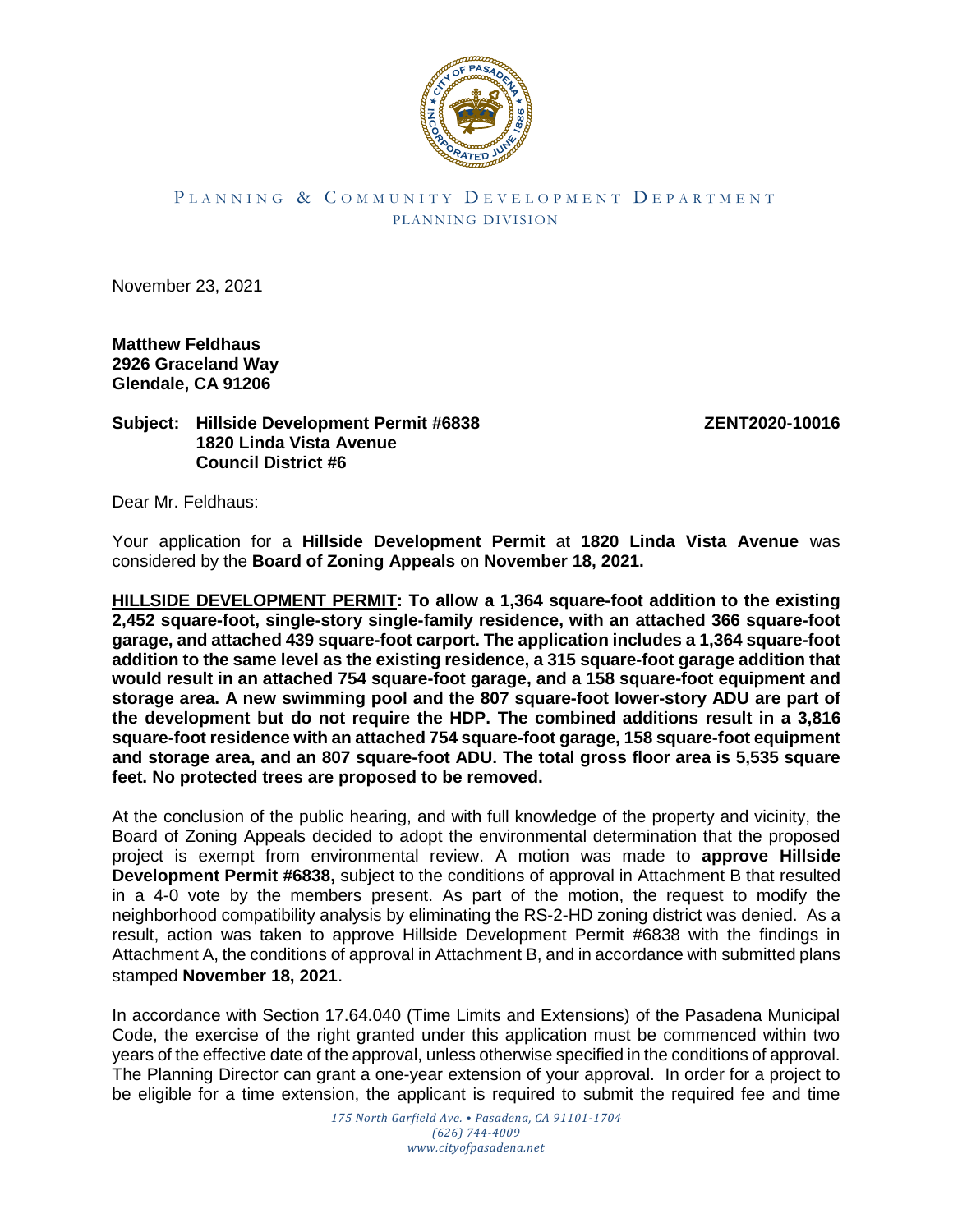extension application to the Permit Center prior to the expiration date of the land use entitlement. The right granted by this approval may be revoked if the entitlement is exercised contrary to the conditions of approval or if it is exercised in violation of the Zoning Code.

You are hereby notified that, pursuant to Pasadena Municipal Code Chapter 17.72, any person affected or aggrieved by the decision of the Board of Zoning Appeals has the right to appeal this decision. In addition, a member of the City Council may stay the decision and request that it be called for review to the City Council. An appeal or a request for a call for review of this decision shall be within ten days, the last day to file an appeal or a request for a call for review is **Monday, November 29, 2021.** Appeal applications must cite a reason for objecting to a decision and should be filed with the City Clerk. Without any call for review or appeal, the effective date will be **Tuesday, November 30, 2021.** The regular Appeal fee is \$1,681.48. The Appeal fee for nonprofit community-based organizations is \$840.74.

This project has been determined to be exempt from environmental review pursuant to the guidelines of the California Environmental Quality Act (Public Resources Code §21080(b)(9); Administrative Code, Title 14, Chapter 3, §15301, Class 1, Existing Facilities) and there are no features that distinguish this project from others in the exempt class; therefore, there are no unusual circumstances. Section 15301 exempts additions to existing structures, provided the addition will not result in an increase of more than 10,000 square feet when the project is in an area where all public services and facilities are available to allow for maximum development permissible in the General Plan, and the area in which the project is located is not environmentally sensitive. The proposed 1,364 square-foot main level addition and 158 square-foot addition to create a lower story on an existing single-story dwelling with attached two-car garage does not exceed the threshold. The project is in an area where all public services and facilities are available to allow for maximum development permissible in the General Plan and the project location is a developed lot and not environmentally sensitive. Therefore, the proposal is exempt from environmental review.

For further information regarding this case, please contact **Katherine Moran** at **(626) 744-6740**.

Sincerely,

. fil

Luis Rocha Zoning Administrator

Enclosure: Attachment A, Attachment B, Attachment C (Site Plan)

c: City Manager, City Clerk, City Council, City Council District Liaison, Building Division, Public Works, Design and Historic Preservation, Department of Transportation, Hearing Officer, Code Compliance, Case File, Decision Letter File, Planning Commission (9)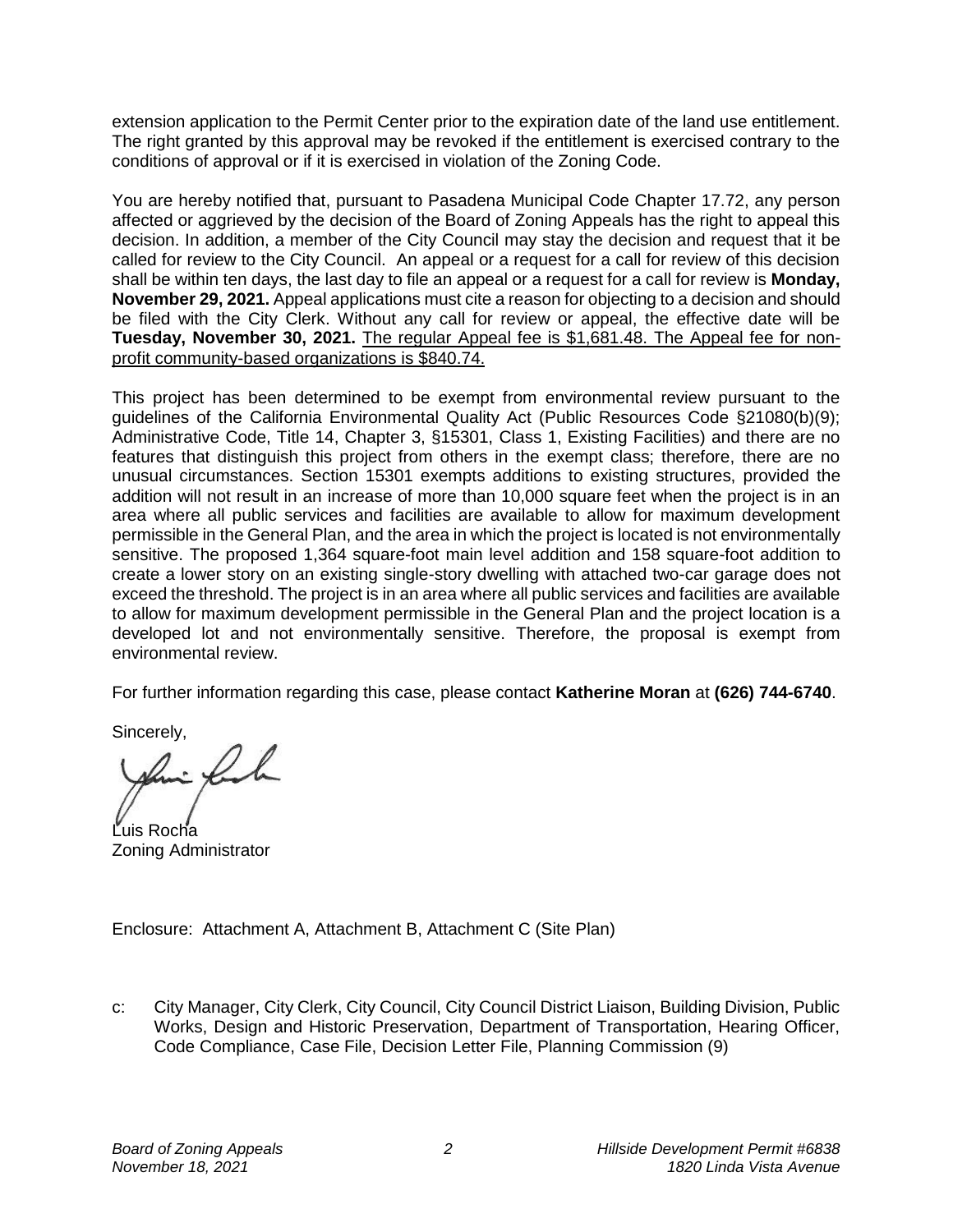## **ATTACHMENT A SPECIFIC FINDINGS FOR HILLSIDE DEVELOPMENT PERMIT #6838**

### Hillside Development Permit:

- 1. *The proposed use is allowed with a Hillside Development Permit within the applicable zoning district and complies with all applicable provisions of this Zoning Code.* A single-family residential use is a permitted use within the RS-4-HD (Residential Single-Family, Hillside Overlay District) Zoning District. The proposed two-story addition to an existing single-story dwelling will be in compliance with all applicable development standards, including maximum allowable floor area, lot coverage, setbacks, building height, and off-street parking requirements of the RS-4-HD Zoning District.
- 2. *The location of the proposed use complies with the special purposes of this Zoning Code and the purposes of the applicable zoning district.* The subject property is zoned RS-4-HD, which is designated primarily for single-family residential purposes. The subject site and the surrounding properties within the neighborhood are developed with single-family residences. The proposed project will be consistent with existing development within the vicinity. As analyzed, the project will meet all applicable development standards for the RS-4-HD zoning district and Hillside Overlay such as setbacks, lot coverage and floor area, height and neighborhood compatibility.
- 3. *The proposed use is in conformance with the goals, policies, and objectives of the General Plan and the purpose and intent of any applicable specific plan.* The subject site is designated as Low Density Residential in the General Plan Land Use Element. General Plan Land Use Policy 21.5 (Housing Character and Design) encourages the renovation of existing housing stock in single- and multi-family neighborhoods. When additions or replacement housing is proposed, these should reflect the unique neighborhood character and qualities, including lot sizes; building form, scale, massing, and relationship to street frontages, architectural design and landscaped setbacks. The proposed project consists of a two-story addition primarily to the rear of an existing single-story single-family residence. The residence is setback far from the street and is contextually appropriate with the character of the neighborhood, particularly in regards to building form, massing, and architectural design. The use of the site would remain a single-family residence; therefore, the character of the single-family neighborhood would be maintained.

General Plan Land Use Policy 21.9 (Hillside Housing) requires residences to maintain appropriate scale, massing and access to residential structures located in hillside areas. The proposed two-story addition to the existing single-story residence complies with all the development standards set forth in the City's Zoning Code. The proposed living area of 3,816 square feet is compatible with the Neighborhood Compatibility floor area (3,816 square feet) of properties containing single-family residences within the immediate neighborhood. The residence proposes a blend of modern and ranch architectural styles utilizing earth tone colors and materials, an architectural style and color scheme that is compatible with the architectural guidelines of the City's Hillside Development Ordinance. Additionally, the scale and massing of the proposed two-story addition is consistent with the scale and setting of the surrounding residences. Vehicle access to the site will continue to occur from Linda Vista Avenue via the existing driveway approach.

General Plan Land Use Policy 6.4 – (View Sheds) requires residences to recognize and protect significant views of the San Gabriel Mountains, the Arroyo Seco, open spaces along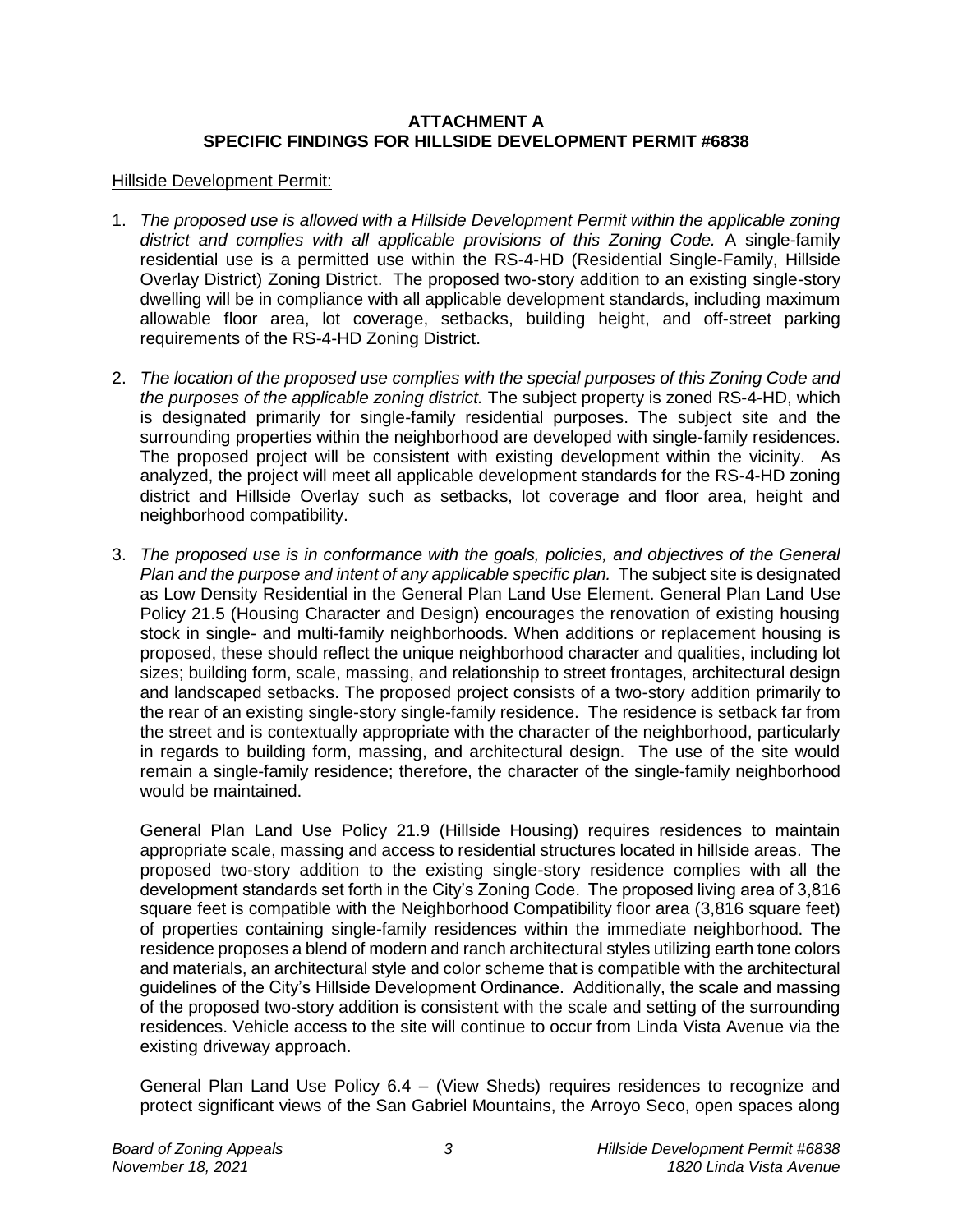with views of significant structures such as the City Hall cupola, Central Library, and the Civic Auditorium." The proposed project is designed to minimize massing by adding additional square footage both at the existing main level of the single-story residence and a lower story below the main level's addition. The design of the addition will keep the appearance of residence as one story at the street level and limit potential impacts to views of these significant structures from surrounding properties.

Therefore, staff finds that the project would be consistent with General Plan objectives and policies.

- 4. *The establishment, maintenance, or operation of the use would not, under the circumstances of the particular case, be detrimental to the health, safety, or general welfare of persons residing or working in the neighborhood of the proposed use.* The proposed additions to the existing residence would not be detrimental to environmental quality, quality of life, or health, safety, and welfare of the public. Furthermore, the proposed additions are consistent with the objectives and policies of the Hillside Overlay District and the Design Principles of the General Plan. These design standards are specific to development of residential properties located within the Hillside Overlay District, which include architectural features, exterior wall features, privacy, support structures, and colors and materials. The proposed project has incorporated the building design with variation of architectural elements, features, and earth tone colors that are consistent with surrounding styles and massing. The additions are located in a way that reduces impacts to protected views to the maximum extent feasible, and most importantly the protection of the existing trees.
- 5. *The use, as described and conditionally approved, would not be detrimental or injurious to property and improvements in the neighborhood or to the general welfare of the City.* The proposed two-story addition to the existing single-family residence will be constructed in compliance with the current Building Code and Zoning standards. Furthermore, the City's plan check process will ensure that the proposed project will meet all of the applicable building and safety and fire requirements. The project must also comply with the conditions of approval required by the Public Works Department, Building and Safety Division, and Pasadena Fire Department. In addition, a Tree Protection Plan has been submitted to ensure that the project will comply with the City's Tree Ordinance. A Soils Engineering Report has been submitted which reported that the site is considered feasible for construction of the proposed addition.
- 6. *The design, location, operating characteristics, and size of the proposed use would be compatible with the existing and future land uses in the vicinity in terms of aesthetic values, character, scale, and view protection*. The use of the site will remain as a single-family residential use. The project complies with all the development standards of the Zoning Code. The project is not located on the top of any prominent ridgelines and will not block protected views from neighboring properties to the maximum extent feasible. The proposed project will comply with the Neighborhood Compatibility requirements. The project has been designed with the use of natural materials, which are design elements that can be found in the neighborhood. Additionally, the proposed single-family residence's scale and massing is within the scale and setting of the surrounding residences. Thus, the project would be compatible with the existing and future land uses in the vicinity in terms of aesthetic values, character, scale, and view protection.
- 7. *The design, location, and size of the proposed structures and/or additions or alterations to existing structures will be compatible with existing and anticipated future development on adjacent lots as described in Section 17.29.060.D of this ordinance and in terms of aesthetics,*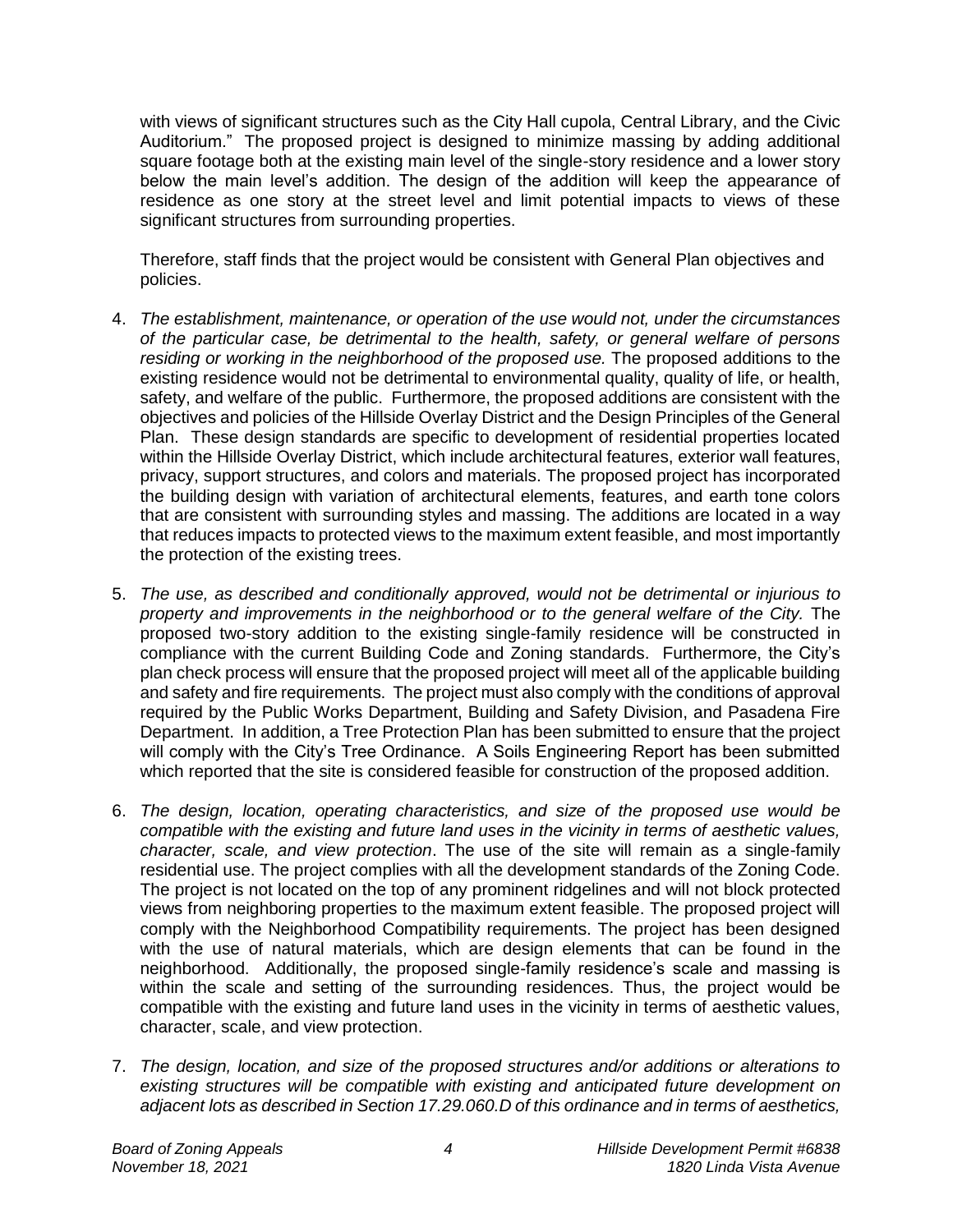*character, scale, and view protection.* The Neighborhood Compatibility guidelines are established to ensure that a project is compatible with the character and scale of existing development in the vicinity. The size of the proposed residence (excluding the garage, pool equipment/storage space and the ADU) is 3,816 square feet, which is compliant with the maximum allowable Neighborhood Compatibility floor area of 3,816 square feet. The proposed project's scale and massing is compatible with the scale and setting of the surrounding neighborhood. From the street, the project will continue to appear as a singlestory residence. The proposed lower-floor ADU addition will be located below the residence, within the cavity between the master bedroom addition and the rear yard slope, within the same side setbacks as the primary residence above it, and unable to be seen from the public street. All portions of the addition are set in such an area and designed in a manner that visibility from off the property would be limited to the maximum extent possible. The massing and architectural design, along with the existing topography and landscaping, help diminish the appearance of the proposed improvements. The exterior materials would include flat roofs, large glass openings for natural daylight and ventilation, stucco and wood finishes, clerestory windows at the north and south facades, and simple trim and detailing painted and finished with darker colors to blend into the hillside. Furthermore, as designed, the placement of the proposed additions would not impede the protected view of an adjoining property to the maximum extent feasible. Thus, the project is in scale with the context and character of existing and future development in the neighborhood in terms of aesthetics, character, scale, and view protection. Therefore, it is the staff position that the proposed size, design, materials, and color palette are consistent with the applicable design criteria (architectural features) of the Hillside Development Overlay and with properties in the neighborhood.

8. *The placement of the proposed additions avoids the most steeply sloping portions of the site to the maximum extent feasible and minimizes alteration of hillside topography, drainage patterns, and vegetation.* The proposed two-story addition to the existing single-story dwelling will be located towards the interior of the lot away from the public rights-of-way and the most steeply sloping portions of the site. As a result, the project requires minimal changes to grading, drainage, and landscaping. All protected trees will be retained further limiting impacts to the existing hillside topography. Any grading that will occur will comply with the City's Grading and Building Codes. The project shall meet all applicable SUSMP (Standard Urban Water Mitigation Plan) requirements of the Building Division and is required to submit a Tree Protection Plan as part of the building permit plan review process.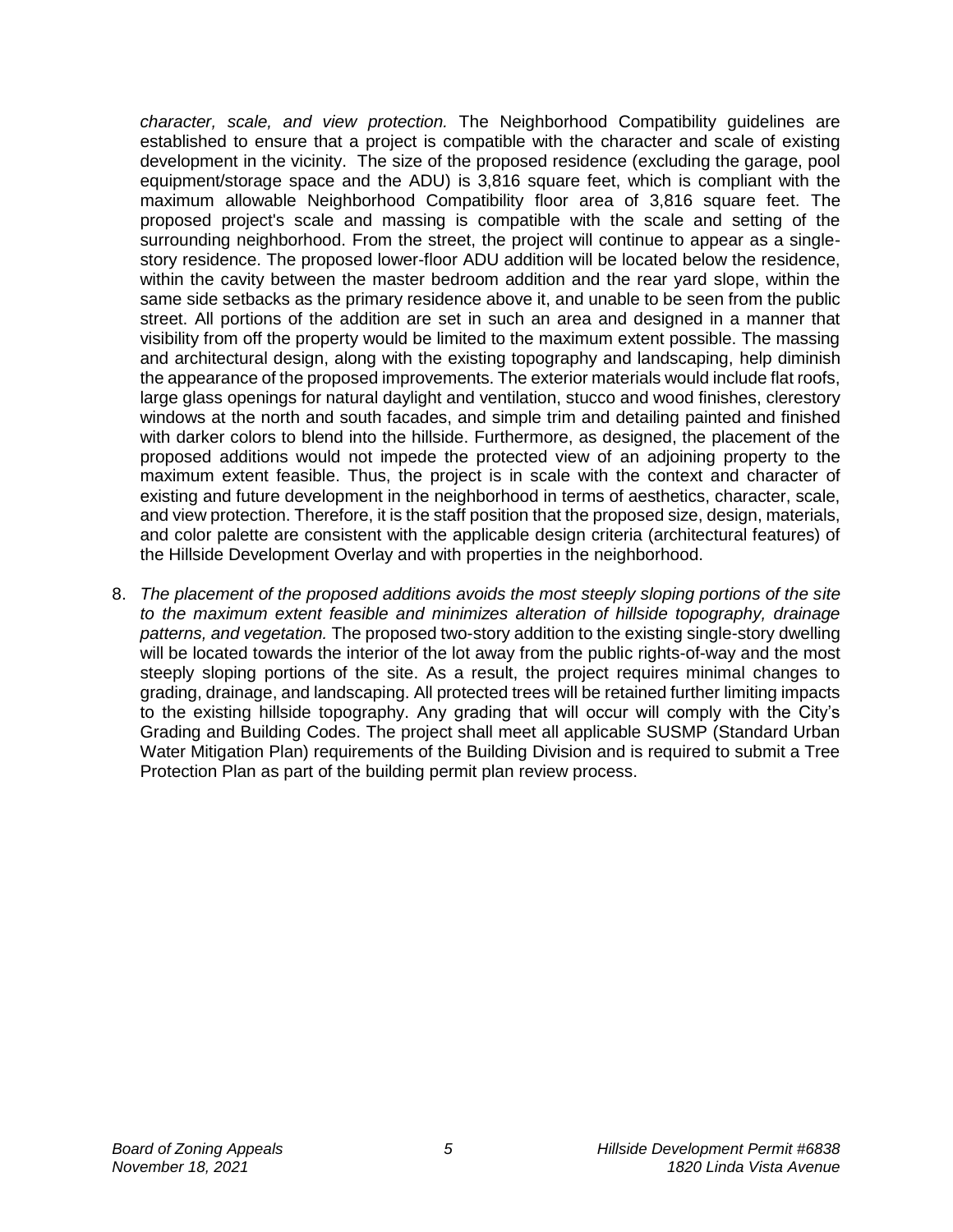# **ATTACHMENT B CONDITIONS OF APPROVAL FOR HILLSIDE DEVELOPMENT PERMIT #6838**

The applicant or successor in interest shall meet the following conditions:

## **General**

- 1. The site plan, floor plan, elevations, and building sections submitted for building permits shall substantially conform to plans stamped "Approved at Hearing, November 18, 2021," except as modified herein.
- 2. The right granted under this application must be enacted within 24 months from the effective date of approval. It shall expire and become void, unless an extension of time is approved in compliance with Zoning Code Section 17.64.040.C (Time Limits and Extensions – Extensions of Time).
- 3. This approval allows for a 1,364 square-foot, second-story addition and 158 square-foot lower-story addition of an existing single-story dwelling resulting in a 3,816 square-foot, twostory residence with an attached 754 square-foot garage, and 158 square-foot aggregate storage area.
- 4. The applicant or successor in interest shall meet the applicable code requirements of all City Departments and the Pasadena Municipal Code.
- 5. The final decision letter and conditions of approval shall be incorporated in the submitted building plans as part of the building plan check process.
- 6. The proposed project, Activity Number **ZENT2020-10016** is subject to the Inspection Program by the City. A Final Zoning Inspection is required for your project prior to the issuance of a Certificate of Occupancy or approval of the Final Building Inspection. Contact Katherine Moran, Current Planning Section, at (626) 744-6740 or [kmoran@cityofpasadena.net](mailto:kmoran@cityofpasadena.net) to schedule an inspection appointment time.

## Planning Division

- 7. The size of the residence shall be reduced by 37 square feet to comply with the base Neighborhood Compatibility analysis threshold of 3,816 square feet. The request to modify the Neighborhood, by eliminating the RS-2-HD zoning district, was not approved.
- 8. The height of the garage roofline shall be lowered by 18 inches. The plans that are submitted as part of the building plan check process shall identify the reduced height.
- 9. The applicant shall comply with all requirements of Zoning Code Chapters 17.22 (Residential Zoning Districts) and 17.29 (Hillside Overlay District) that relate to residential development in the Hillside Development Overlay District.
- 10. The applicant or successor in interest shall comply with all requirements of Municipal Code Chapter 9.36 (Noise Restrictions). Specifically, all construction activities shall adhere to Municipal Code Section 9.36.070 (Construction Projects) and Section 9.36.080 (Construction Equipment).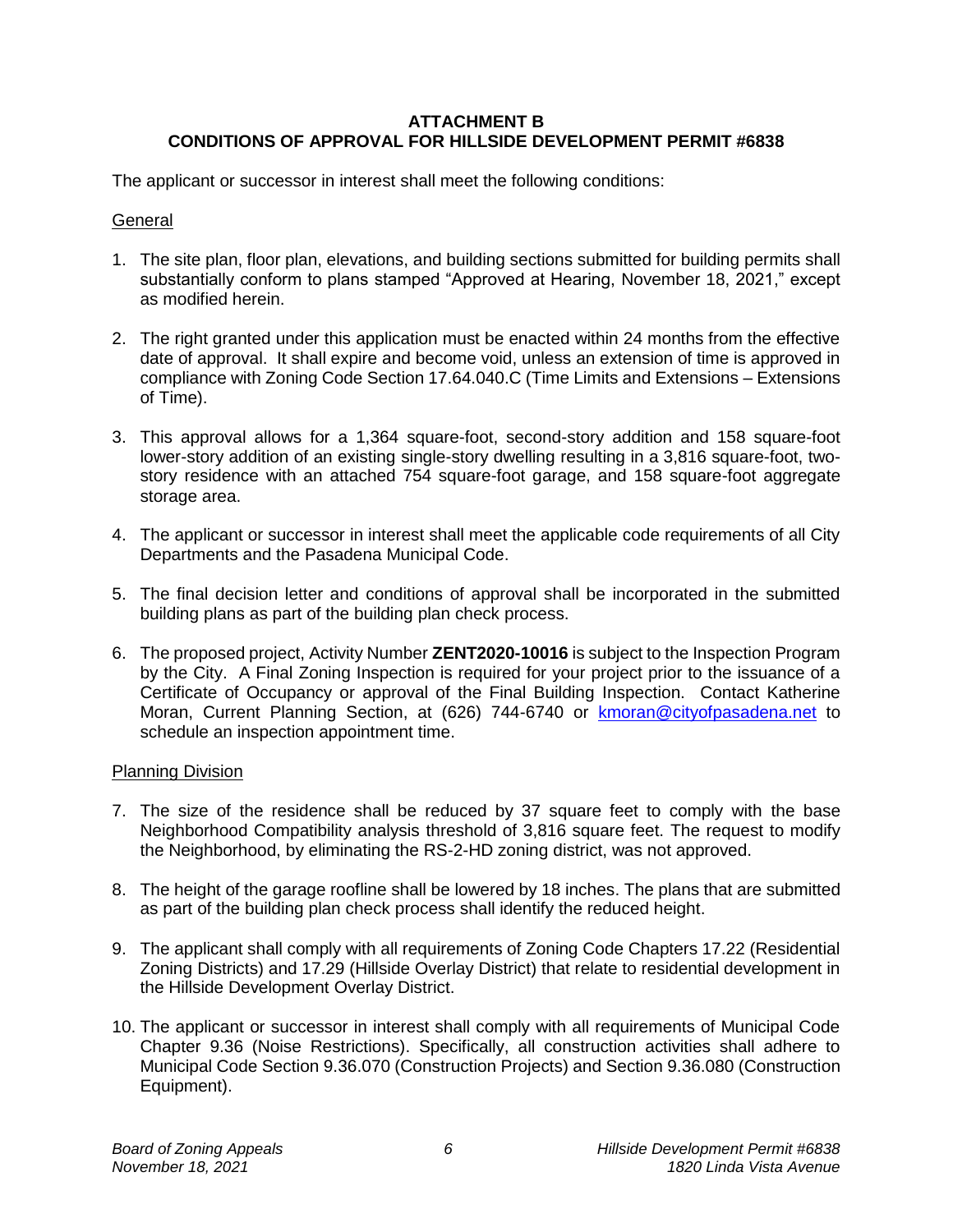- 11. No demolition or grading permit shall be issued until the building permit for the residential project is ready to be issued.
- 12. The applicant or successor in interest shall use darker tones, including earth tones, for the exterior walls and roofs on the house that blend with the natural terrain. Color and material samples shall be reviewed and approved by the Zoning Administrator prior to the issuance of any building permits.
- 13. The project shall comply with the Municipal Code Chapter 8.52 (City Trees and Tree Protection Ordinance). A tree protection and retention plan shall be submitted to the Zoning Administrator for approval prior to the issuance of any building or grading permits. Any proposal to remove a protected tree requires approval of a Tree Removal Application prior to the issuance of building permits.
- 14. As part of its analysis, the tree protection and retention plan shall take into account the trees on adjoining properties along the north property line, adjacent to the proposed project that might be impacted by the proposed construction. The plan shall provide mitigation measures, if necessary, and analyses potential damage to trees by mechanical injuries to roots, trunks or branches; the compaction of soil; and changes to existing grade which may expose or suffocate roots.
- 15. A certified arborist and the civil engineer of record shall monitor all related construction activities including, but not limited to: demolition, digging, grading, excavating, or trenching, and as recommended in the supplemental reports. The monitoring of construction activities shall ensure the project implements all of recommendations and conditions provided in the arborist and geotechnical reports in order to protect the existing trees during construction.
- 16. This project meets the threshold for state-mandated water-efficient landscaping. Accordingly, the final landscape plans (inclusive of planting and hardscape plans, the planting pallet, drainage plan, and irrigation system plan(s) and specifications), shall be reviewed by Planning and Community Development Department staff for conformance with the standards and requirements specified within the 2015 California Model Water Efficient Landscape Ordinance (MWELO) prior to the issuance of a building permit. No certificate of occupancy shall be issued until such plans have been deemed compliant with the MWELO and the landscaping has been installed per such approved MWELO-compliant plans to the satisfaction of the Director of Planning and Community Development or his/her designee.
- 17. A construction staging and traffic management plan shall be submitted to and approved by the Zoning Administrator, Department of Public Works, and Department of Transportation prior to issuance of any permits. The plan shall include information on the removal of demolished materials as well as the on-site storage of new construction materials. A copy of the approved construction parking and staging plan shall be furnished to the Current Planning Division for inclusion into the case file on this project. The plan shall be available for review by surrounding property owners.
- 18. Any above-ground mechanical equipment shall be located at least five feet from all property lines and shall comply with the screening requirements of Section 17.40.150 (Screening) of the Zoning Code. Mechanical equipment shall be placed on a rooftop only if the equipment is not visible from off the site.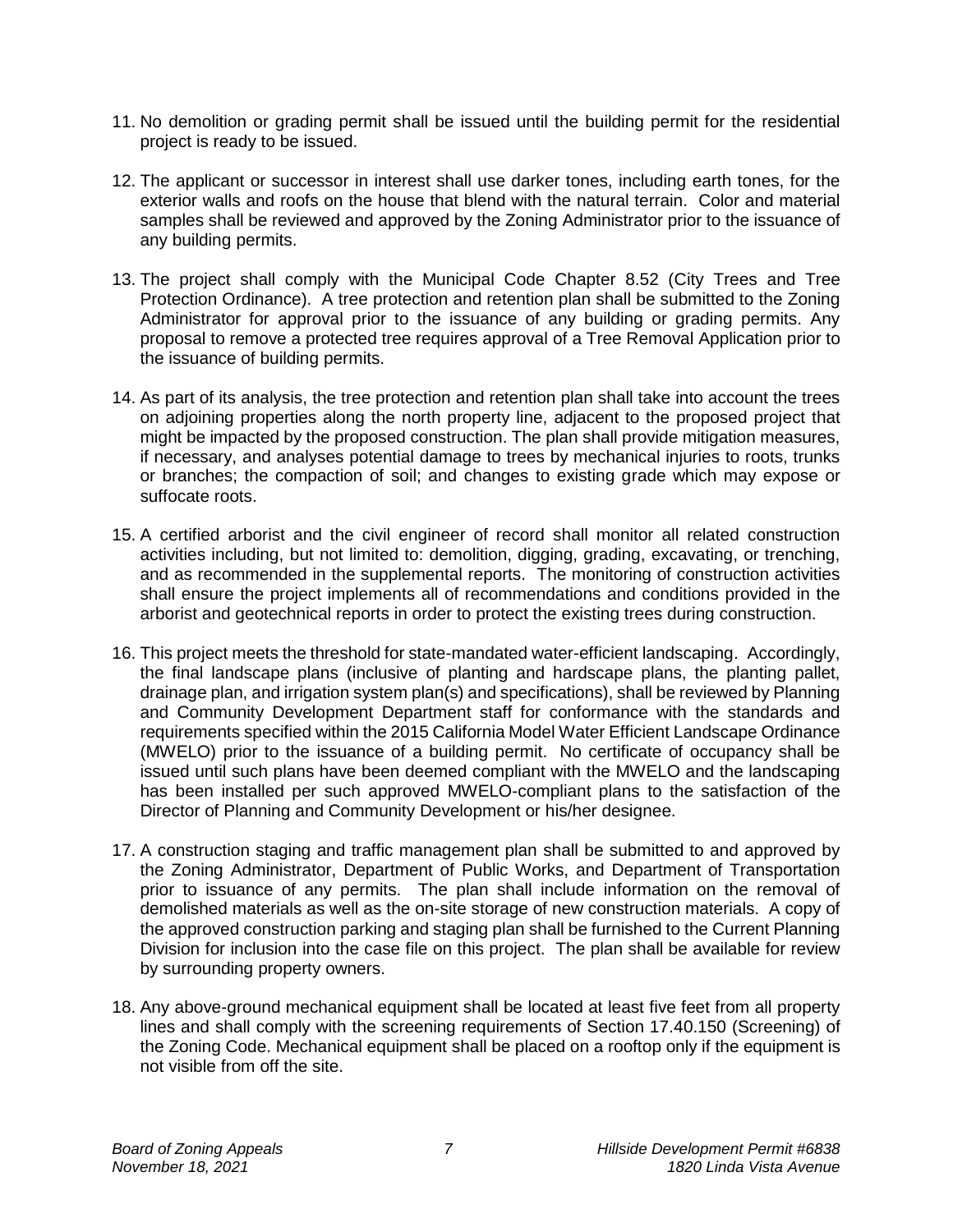- 19. Any new construction shall meet all applicable SUSMP (Standard Urban Water Mitigation Plan) requirements as determined by the Building and Safety Division.
- 20. All construction vehicles or trucks including trailers with length over 30 feet or widths over 102 inches shall require a lead pilot vehicle and flag person to enter the streets within the Hillside District. The flag person will stop opposing traffic as necessary when trucks are negotiating tight curves. Operation of construction vehicles or trucks with lengths over 35 feet shall require approval from the Department of Transportation and Department of Public Works, subject to demonstration that such vehicles can maneuver around specific tight curves in the Hillside District. Operation of construction trucks with lengths over 30 feet shall be prohibited before 9:00 a.m. and after 3:00 p.m., Monday through Friday and all day during weekends and holidays. On refuse collection days, the operation of construction trucks with lengths over 30 feet shall be prohibited before 10:00 a.m. and after 3:00 p.m.
- 21. At no time shall construction activities, including, but not limited to, construction materials, vehicles and equipment, obstruct access to vehicular driveways of adjacent properties.

#### Building and Safety Division

- 22. Governing Codes: Current Edition of the California Building, Mechanical, Electrical, Plumbing, Energy, and Green Building Standards Codes. The governing edition is based on the date in which the project is submitted to the City for review. The current edition is the 2019 series effective January 1, 2020 until December 31, 2022.
- 23. Grading: Grading/Drainage Plans shall be prepared by a registered engineer. Refer to Chapter 14.05 of the City's Municipal Codes for more information.
- 24. Stormwater Management: Single family hillside homes shall comply with the special provisions per the State Water Board. Refer to item #12 of the attached Form PC.
- 25. Slope Setback: For 3:1 or steeper slopes contiguous to a site, the construction must be designed to comply with the slope setback requirements per the CA Residential Code.
- 26. Fire Zone: The project is located in a Very High Fire Hazard Severity Zone, so the new construction must conform to the requirements per Section R337 of the CA Residential Code.
- 27. Permit(s): Separate permits are fire sprinkler, mechanical, electrical, and plumbing, grading, pool & spa, solar (photovoltaic) system, and any site retaining walls, block walls, or fences & gates.

#### Fire Department

- 28. Fire Flow Test: Provide a Fire Flow Analysis (contact Pasadena Water Department 626-744- 4495). The minimum fire flow shall be 1,500gpm @ 20psi per CFC 2019 Table B105.1(2) requirements.
- 29. Automatic Fire Sprinkler: A complete automatic fire sprinkler system designed and installed in compliance with NFPA 13D is required throughout all buildings per PMC requirements. Plans shall be submitted to the Permit Center for Fire Department's review within 30 working days of the issuance of the Building Permit.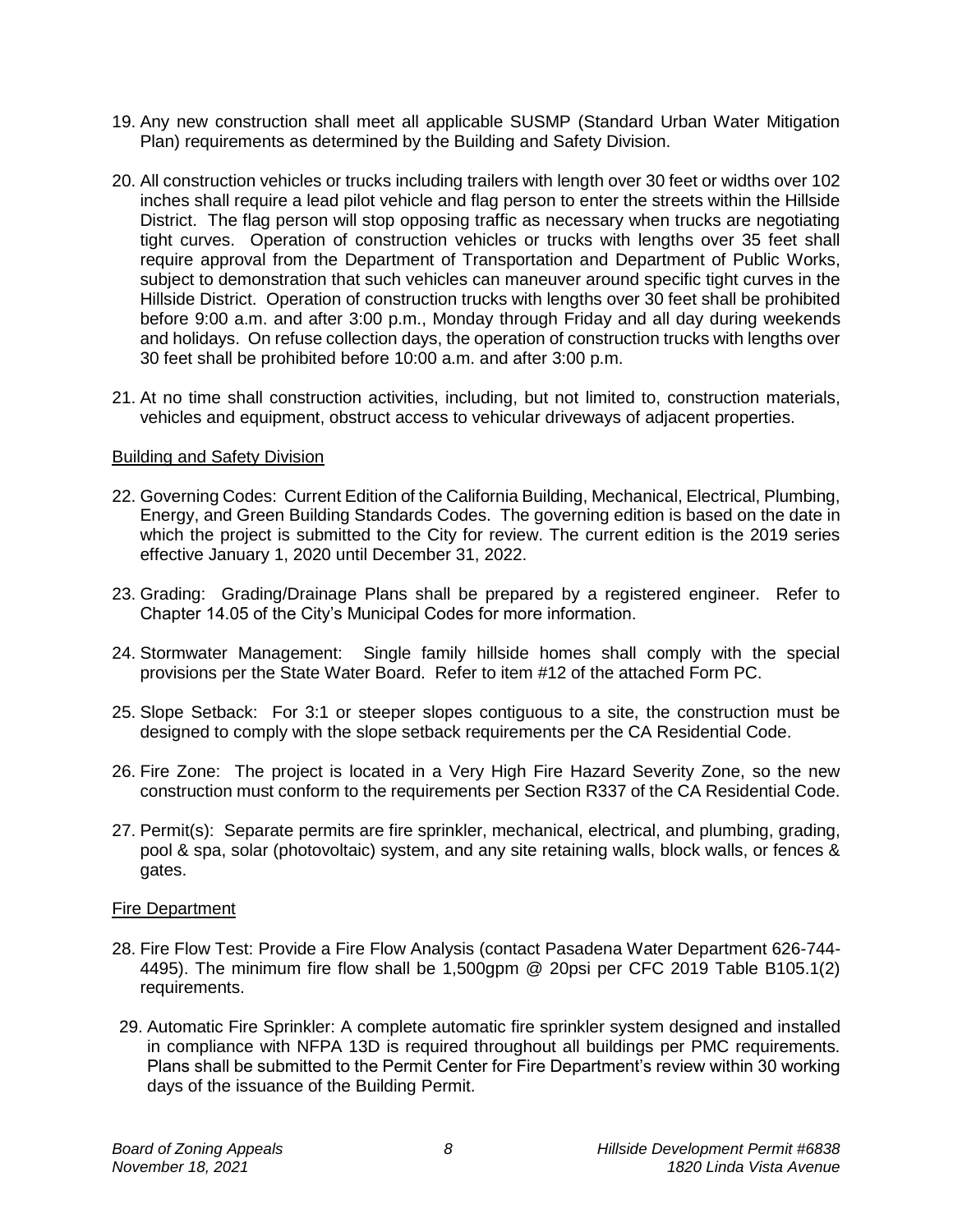- 30. Smoke Alarms: Provide an approved hardwired smoke alarm(s), with battery backup, in each sleeping room or area(s) serving a sleeping area and at the top of stairways at each floor level. All smoke alarms are to be photoelectric or a smoke alarm that is listed a photoelectric/ionization. All smoke alarms (new & existing) locations are to be interconnected for alarm sounders. All sounders are to produce a coded temporal pattern. All smoke alarms are to be UL 217 and California State Fire Marshal (CSFM) Listed. All smoke alarms (new & existing) are to be manufactured by the same company and compatible with each other. Smoke alarms shall not be installed within 3-feet of air registers or bathroom openings. [CBC 907]
- 31. Roof and Sidings: All roofing materials shall be 1-hour fire-resistive or non-combustible.
- 32. Spark Arrestors: Provide an approved spark arrestor on all chimney(s).
- 33. Eaves and Projections: All eaves and other projections are required to be boxed with onehour fire resistive or noncombustible material.
- 34. Wall Finishes: The exterior side of the wall finish is required to be of a one-hour fire resistive or noncombustible material.
- 35. Fascias: Fascias are required to be one-hour fire resistive material or 2" nominal dimension lumber.
- 36. Projections: Appendages and projections, i.e. decks, etc., are required to be a minimum of one-hour fire resistive construction, heavy timber or noncombustible material.
- 37. Exterior Glazing: All exterior windows, skylights etc. are required to be tempered glass and multilayered, dual or triple, glazing.
- 38. Exterior Doors: All exterior doors are required to be 1 3/8" solid core.
- 39. Attics and Elevated Foundations: Attic and foundation ventilation in vertical exterior walls and vent through roofs shall comply with CBC, 7A; CSFM Standard 12-7A. The vents shall be covered with noncombustible corrosion resistant mesh openings a minimum of 1/8-inch not to exceed ¼-inch openings. Attic ventilation openings shall NOT be located in soffits, in eave overhangs, between rafters at eaves or in other overhang areas. Gable end and dormer vents shall be located at least 10 feet from property lines. Under floor ventilation openings shall be located as close to grade as possible. Alternate Method of Protection is acceptable provided it complies with CSFM – SFM 12-7A-1, 7A-3 Listed Opening Protection.
- 40. Fuel Modification Plans: Provide a landscape plan that clearly indicates:
	- a. All planting adjacent to the structure(s) and on all slopes is to be a low fuel volume species. This includes trees, shrubs and ground cover.
	- b. A complete irrigation system for the maintenance of these plants. This plan shall be approved by the Fire & Environmental Control Departments prior to or concurrent with the approval of the plans for a building permit.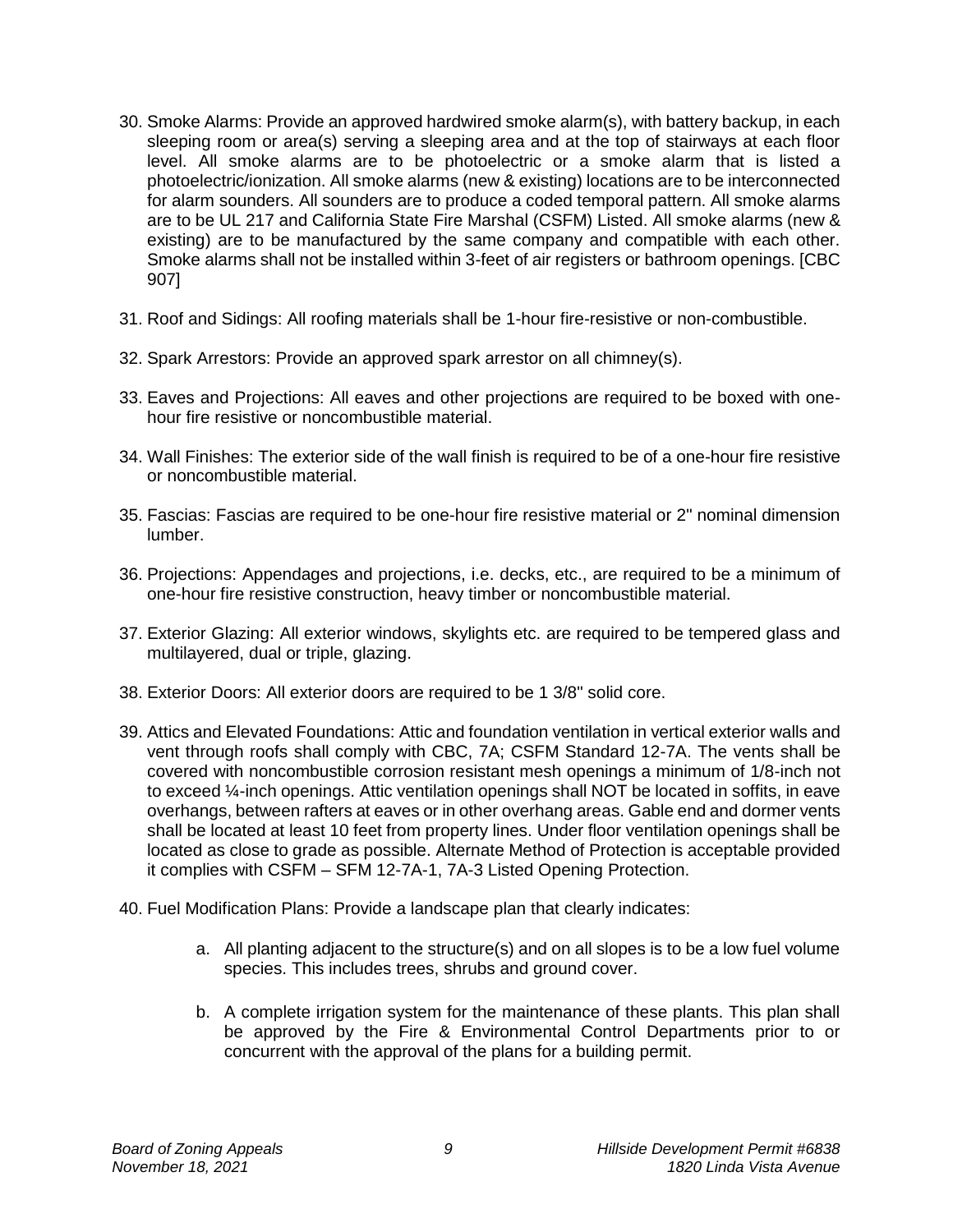c. Specify on a landscape plan the extent of clearing existing brush for the new construction and/or future landscaping. This plan shall be approved by the Fire & Environmental Control Departments prior to or concurrent with the approval of the plans for the building permit.

## Public Works Department

- 41. A backwater trap and valve shall be installed in the proposed basement per Section 13.24.300 of Pasadena Municipal Code, if applicable: In every case where a plumbing outlet or plumbing fixture is installed or located below the elevation of the curb or property line, an approved type of backwater trap or an approved type of backwater sewer valve shall be installed between the outlet and the public sewer in such a manner as to prevent sewage from flowing back or backing up into any such outlet or plumbing fixture. Every such trap or valve shall be installed in the basement, or in a box or manhole of concrete, or cast iron, or other material approved by the superintendent so that it will be readily accessible at all times. The trap or valve shall be placed only in the drain line serving the fixtures that are located below the elevation of the above-mentioned curb or property line and no drainage from fixtures located above this elevation shall pass through such trap or valve.
- 42. A closed circuit television (CCTV) inspection of the house sewer serving the property shall be performed and a CCTV inspection video submitted to the Department of Public Works for review. At the time of the video submittal, a non-refundable flat fee, per the current General Fee Schedule, shall be placed by the applicant to cover the staff cost of video review. The house sewer inspection shall include footage from the private cleanout to the connection at public sewer main, with no or minimum flow in the pipe during the televising. The property address, date of inspection, and a continuous read-out of the camera distance from the starting point shall be constantly displayed on the video. The applicant shall correct any defects revealed by the inspection. Defects may include, excessive tuberculation, offset joints, excessive root intrusion, pipe joints that can allow water infiltration, cracks, and corrosion or deterioration of the pipe or joint material, damaged or cracked connection to the sewer main, or other defects as determined by the City Engineer. The method of correction of the defects shall be subject to the approval of the City Engineer, and may include partial or total replacement of the house sewer, or installation of a structural or non-structural pipe liner. The applicant shall be responsible for all costs required to obtain the CCTV inspection of the existing sewer connection, and if required, to correct the defects.
- 43. The applicant shall protect all existing public facilities and maintain the right of way in good clean condition during the construction. If any damage is proven to be caused by the subject development, the applicant is responsible for replacing and/or repairing the facilities to the satisfaction of the City, prior to the issuance of Certificate of Occupancy.
- 44. Prior to the start of construction or the issuance of any permits, the applicant shall submit a Construction Staging and Traffic Management Plan to the Department of Public Works for review and approval. The template for the Construction Staging and Traffic Management Plan can be obtained from the Department of Public Works webpage at: <https://www.cityofpasadena.net/public-works/engineering-and-construction/engineering/> . A non-refundable flat fee, based on the current General Fee Schedule, is required for plan review and on-going monitoring during construction. This plan shall show the impact of the various construction stages on the public right-of-way (and the private street) including all street occupations, lane closures, detours, staging areas, and routes of construction vehicles entering and exiting the construction site. An occupancy permit shall be obtained from the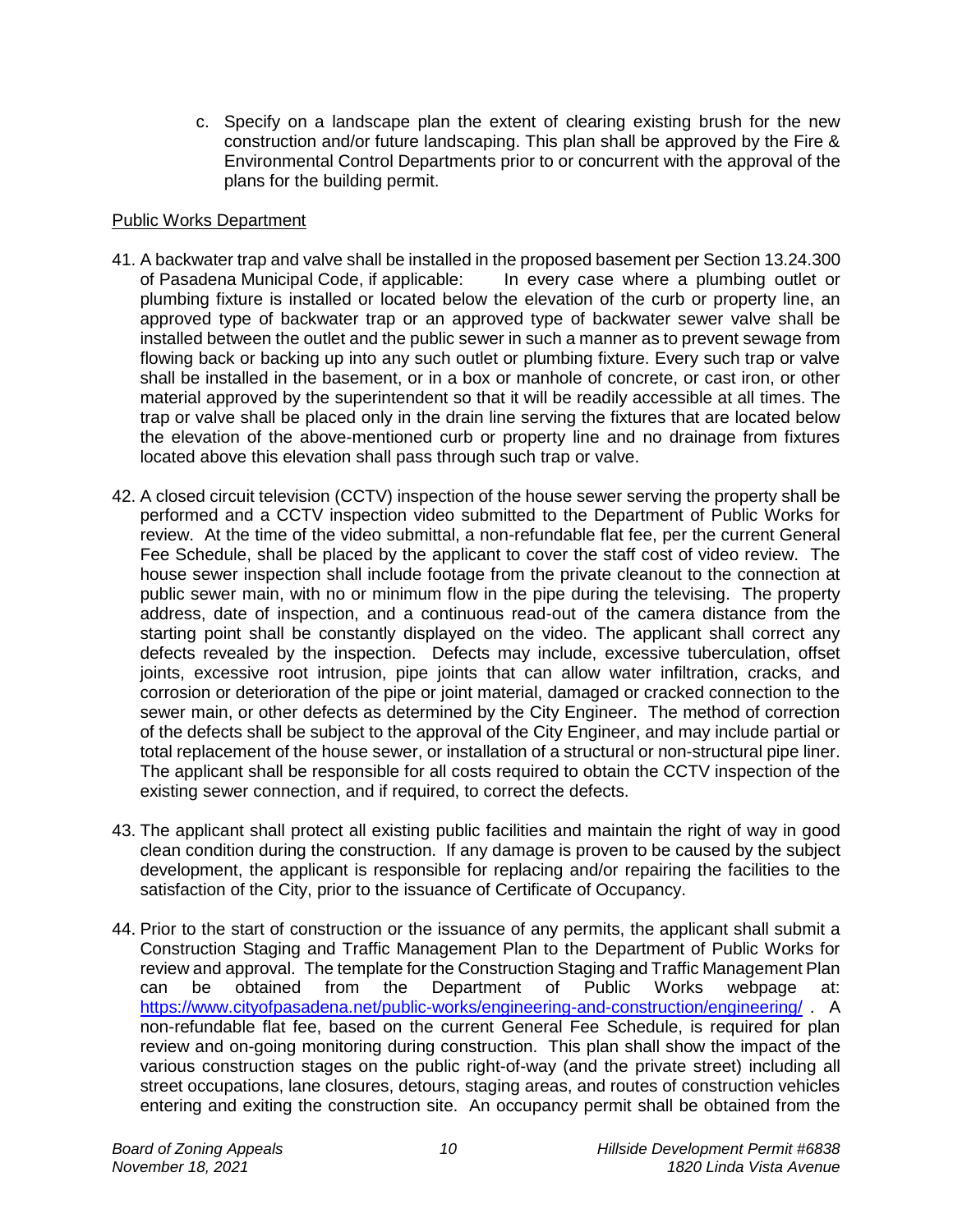department for the occupation of any traffic lane, parking lane, parkway, or any other public right-of-way. All lane closures shall be done in accordance with the Manual of Uniform Traffic Control Devices (MUTCD) and California Supplement. If the public right-of-way occupation requires a diagram that is not a part of the MUTCD or California Supplement, a separate traffic control plan must be submitted as part of the Construction Staging and Traffic Management Plan to the department for review and approval. No construction truck idling or staging, material storage, or construction trailer are allowed in the public right-of-way.

In addition, prior to the start of construction or issuance of any permits, the applicant shall conduct a field meeting with an inspector from the Department of Public Works for review and approval of construction staging, parking, delivery and storage of materials, final sign-off procedure, and any of the specifics that will affect the public right-of-way. An appointment can be arranged by calling 626-744-4195.

- 45. In preparation for the New Year Rose Parade and Rose Bowl Game, the Department of Public Works will suspend all works within the public right-of-way during the holiday season in accordance to PMC 12.24.100 and City Policy.
- 46. In general, all public streets, sidewalks and parkways shall be free and clear of excavations and other construction related activities during the period of November through January of the following year. Specific dates will vary on an annual basis. Accordingly, contractors will be required to shut down construction operations which would impede traffic and pedestrian movements during these periods unless otherwise authorized by the City Engineer. Any existing excavations shall be backfilled, compacted and temporarily repaved before the beginning of the moratorium period.

The Holiday Moratorium Map, showing the appropriate shutdown period, and corresponding areas in the City, is available at the Department of Public Works Permit Counter (window #6), 175 N. Garfield Avenue, Pasadena, CA 91109, or at the following link: <https://www.cityofpasadena.net/public-works/engineering-and-construction/engineering/> .

47. All costs associated with these conditions shall be the applicant's responsibility. Unless otherwise noted in this memo, all costs are based on the General Fee Schedule that is in effect at the time these conditions are met. A processing fee will be charged against all deposits.

In addition to the above conditions, the requirements of the following ordinances will apply to the proposed project:

Sewer Facility Charge - Chapter 4.53 of the PMC

The ordinance provides for the sewer facility charge to ensure that new development within the city limits pays its estimated cost for capacity upgrades to the city sewer system, and to ensure financial solvency as the city implements the operational and maintenance practices set forth in the city's master sewer plan generated by additional demand on the system. Based on sewer deficiencies identified in the City's Master Sewer Plan, the applicant may be subject to a Sewer Facility Charge to the City for the project's fair share of the deficiencies. The Sewer Facility Charge is based on the Taxes, Fees and Charges Schedule and will be calculated and collected at the time of Building Permit Issuance.

Construction and Demolition Waste Ordinance, Chapter 8.62 of the PMC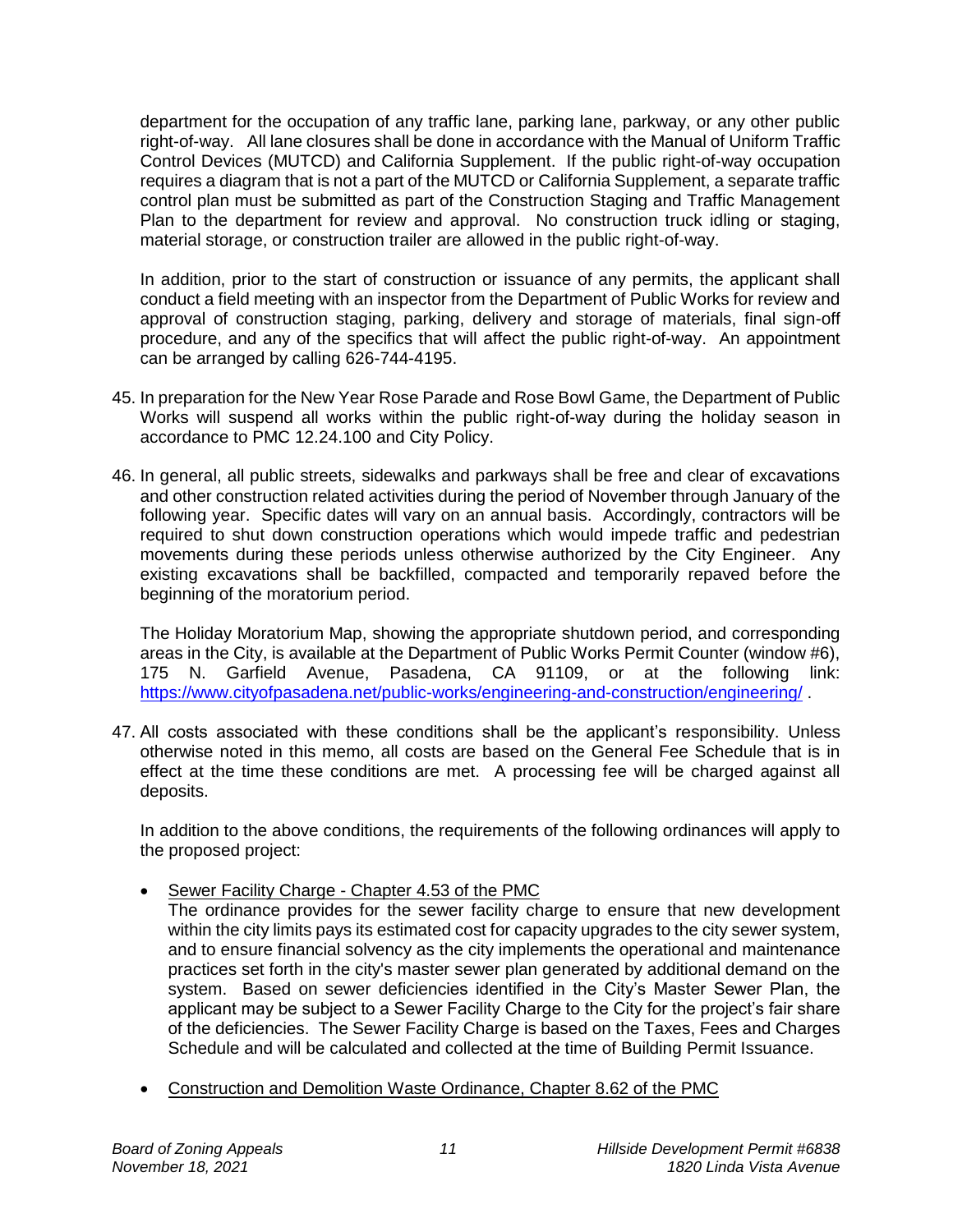The applicant shall submit the following plan and form which can be obtained from the Permit Center's webpage at: [https://www.cityofpasadena.net/public-works/recycling](https://www.cityofpasadena.net/public-works/recycling-resources/construction-demolition-recycling/)[resources/construction-demolition-recycling/](https://www.cityofpasadena.net/public-works/recycling-resources/construction-demolition-recycling/) and the Recycling Coordinator, (626) 744- 7175, for approval prior to the request for a permit:

- a. C & D Recycling & Waste Assessment Plan Submit plan prior to issuance of the permit. A list of Construction and Demolition Recyclers is included on the waste management application plan form and it can also be obtained from the Recycling Coordinator.
- b. Summary Report with documentation must be submitted prior to final inspection.

A security performance deposit of three percent of the total valuation of the project or \$30,000, whichever is less, is due prior to permit issuance. For Demolition Only projects, the security deposit is \$1 per square foot or \$30,000, whichever is less. This deposit is fully refundable upon compliance with Chapter 8.62 of the PMC. A non-refundable Administrative Review fee is also due prior to permit issuance and the amount is based upon the type of project.

If you have questions regarding the above conditions and requirements of the ordinances, please contact me at (626) 744-3762 or email [YWu-Bowman@cityofpasadena.net.](mailto:YWu-Bowman@cityofpasadena.net)